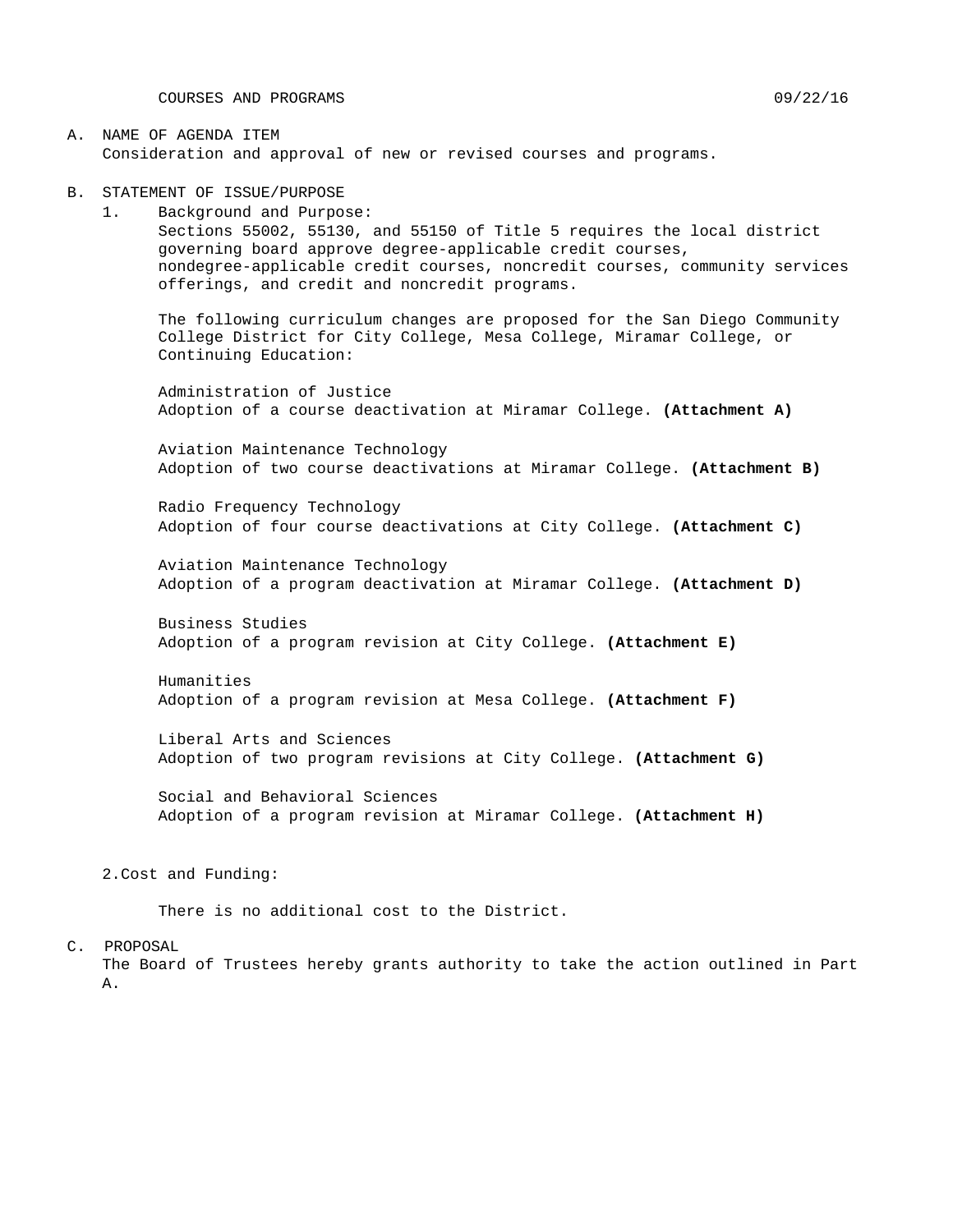Adoption of a course deactivation at Miramar College.

Proposed course deactivation at Miramar College:

### **193 Concepts of Criminal Law**

**48 - 54 hours lecture, 3 units Grade Only**

*Advisory:* English 47A or English 48 and English 49, each with a grade of "C" or better, or equivalent or Assessment Skill Levels R5 and W5.

This course provides an overview of criminal law and its relationship to the administration of justice system. Students examine criminal statutes and criminal law in the correctional setting. They also explore crimes against persons, property, and the state. This course is intended for current or prospective correctional officers or anyone interested in U.S. criminal law. (FT) Associate Degree Credit & transfer to CSU. CSU General Education. IGETC. UC Transfer Course List.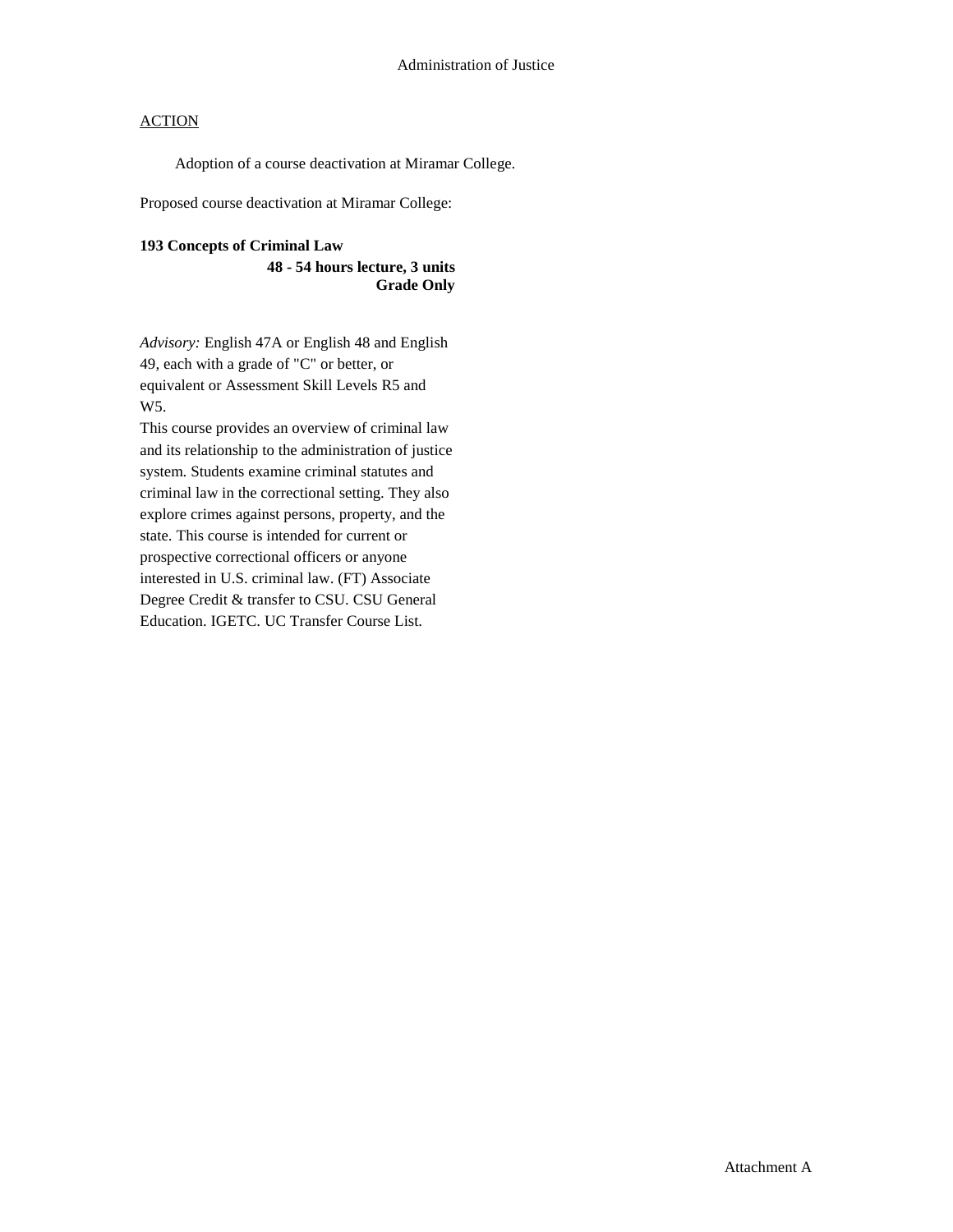Adoption of two course deactivations at Miramar College.

Proposed course deactivations at Miramar College:

### **205 Advanced Aircraft Metal Forming and Welding**

**48 - 54 hours lecture, 3 units Grade Only**

*Corequisite: Completion of or concurrent enrollment in* Aviation Maintenance Technology 206 with a grade of "C" or better, or equivalent. *Advisory:* English 47A or English 48 and English 49, each with a grade of "C" or better, or equivalent or Assessment Skill Levels R5 and W5.

This course focuses on traditional hand- and machine-forming of aircraft sheet metal. It covers welding of various aircraft metals using traditional and modern welding techniques and strategies. This course is intended for students seeking advanced knowledge and skills in aircraft fabrication and repair. (FT) Associate Degree Credit & transfer to CSU.

### **206 Advanced Sheet Metal Forming and Welding Laboratory**

**48 - 54 hours lab, 1 units Grade Only**

*Corequisite: Completion of or concurrent enrollment in* Aviation Maintenance Technology 205 with a grade of "C" or better, or equivalent. *Advisory:* English 47A or English 48 and English 49, each with a grade of "C" or better, or equivalent or Assessment Skill Levels R5 and W5.

This course provides a practical application of traditional hand- and machine-forming of aircraft sheet metal. It encompasses the application of various welding techniques based on different aircraft metals. Students also learn to perform post-weld inspections. This course is intended for students seeking advanced knowledge and skills in aircraft fabrication and repair. (FT). Associate Degree Credit & transfer to CSU.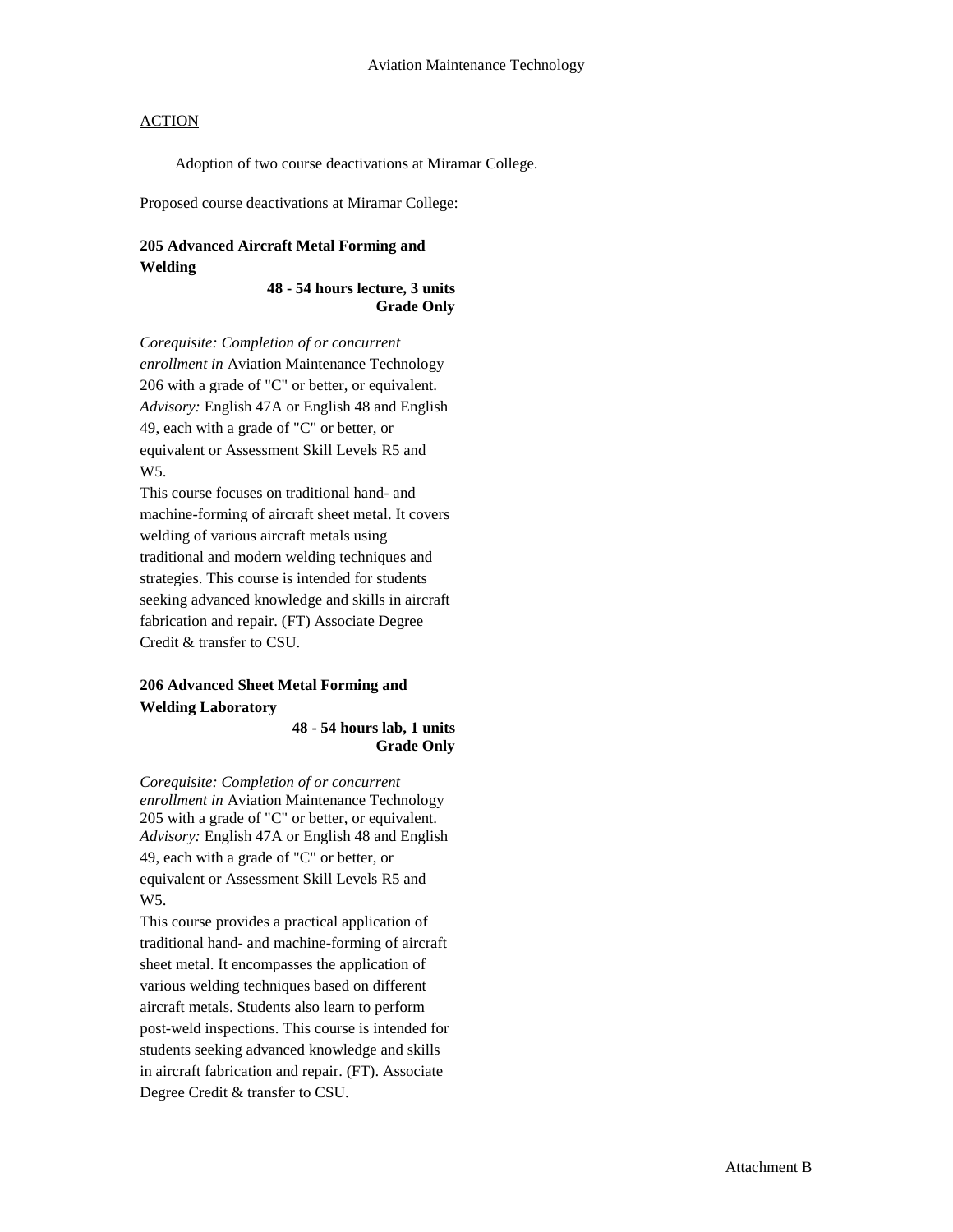Adoption of four course deactivations at City College.

Proposed course deactivations at City College:

#### **51 Introduction to the Radio Frequency Technology Industry 32 - 36 hours lecture, 48 - 54 hours lab, 3 units Grade Only**

This course is a study of the San Diego Radio Frequency (RF) Microwave Technology industry. Emphasis is placed on understanding the current needs of the San Diego RF job market and gaining those skills in follow-on courses to obtain gainful employment. Course content includes identifying several RF companies in the San Diego area, discovering common job titles, defining the range of salaries and understanding common RF skill sets required for RF Technician positions. This course is designed for students seeking employment in the Wireless Telecommunication Industry. (FT) Associate Degree Credit only and not Transferable.

### **52 RF Microwave Technology I 32 - 36 hours lecture, 48 - 54 hours lab, 3 units Grade Only**

This course is a basic study of basic Radio Frequency (RF) Microwave Technology. Emphasis is placed on the assembly process related to RF Technology, including the testing and tuning of RF circuits. This course is designed for students seeking employment in the Wireless Telecommunications Industry. (FT) Associate Degree Credit only and not Transferable.

### **53 RF Microwave Technology II 32 - 36 hours lecture, 48 - 54 hours lab, 3 units Grade Only**

This course is an intermediate study of Radio Frequency (RF) Microwave Technology. Emphasis is placed on the assembly processes related to RF, including common circuits and test measurement methods. This course is designed for students seeking employment in the Wireless Telecommunications Industry. (FT) Associate Degree Credit only and not Transferable.

### **54 RF Microwave Technology III 32 - 36 hours lecture, 48 - 54 hours lab, 3 units Grade Only**

This course in an advanced study of RF Microwave Technology. Emphasis is placed on the use and care of RF test equipment. This course is designed for students seeking employment in the Wireless Telecommunication Industry. (FT) Associate Degree Credit only and not Transferable.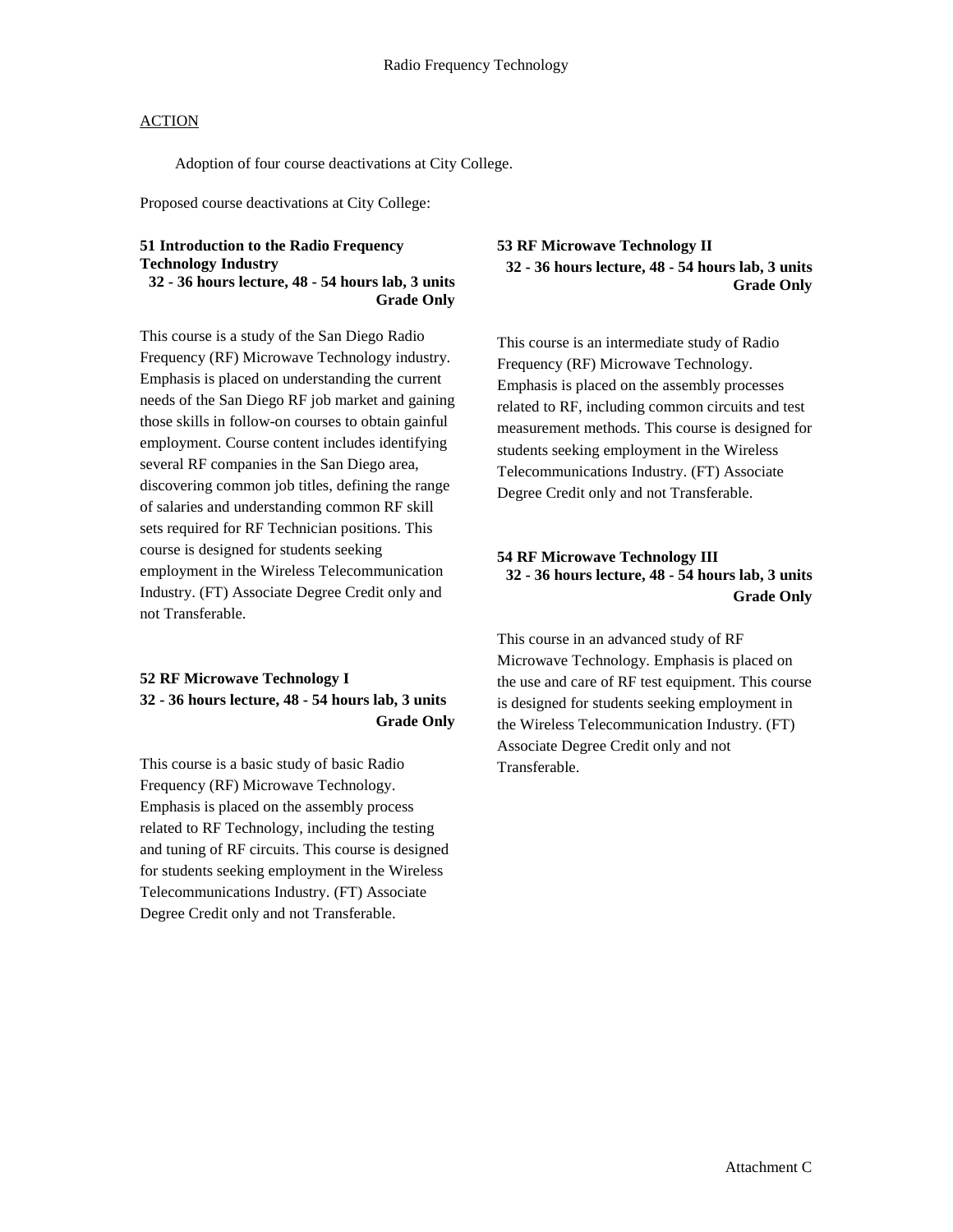Adoption of a program deactivation at Miramar College.

Proposed program deactivation at Miramar College:

# **Certificate of Performance Aviation Work Skills**

**Courses Required For The Major: Units** AVIM 052 Survey of Aviation Industry..........1.5

CBTE 114 Introduction to Microsoft Windows.1

**Total Units=2.5**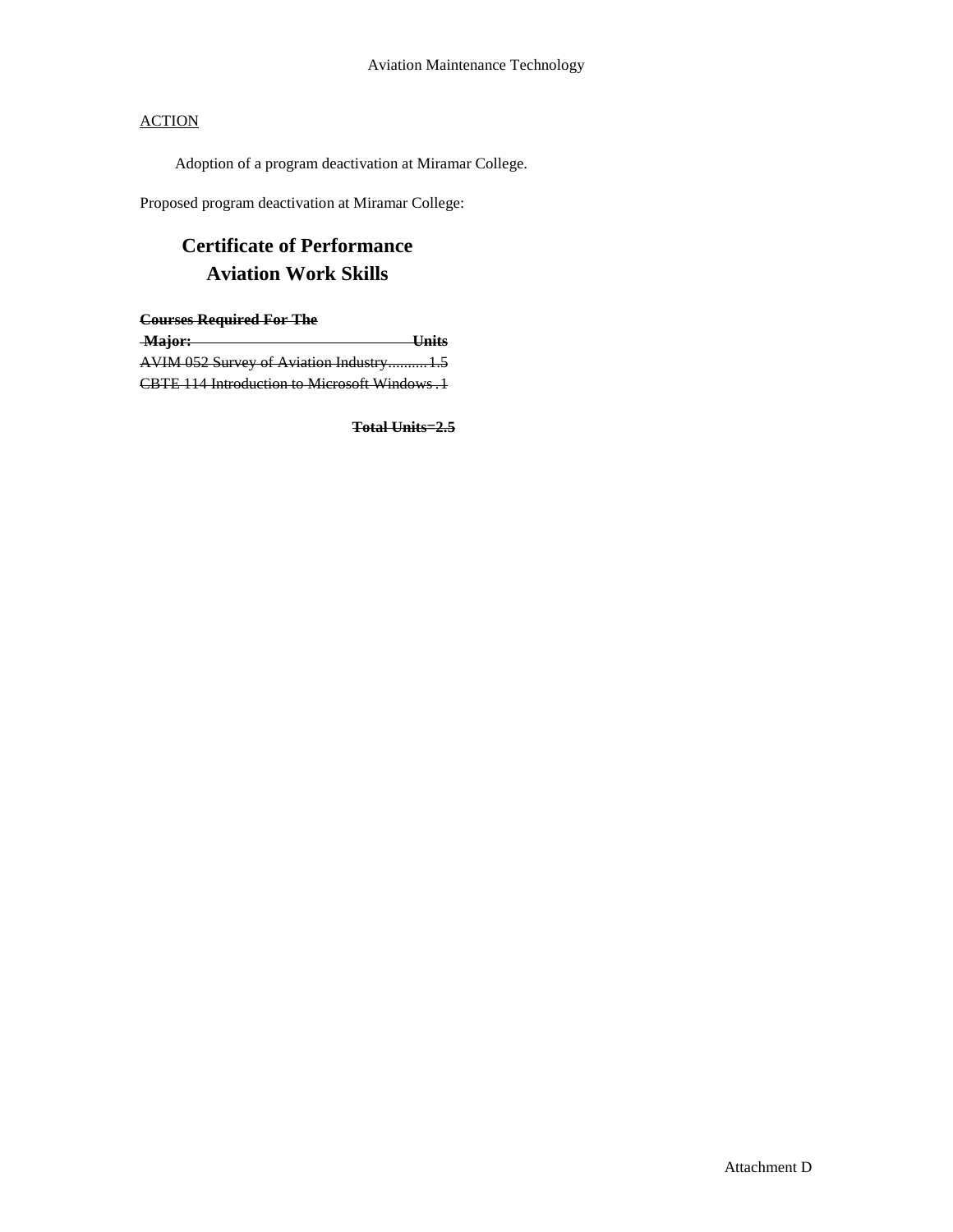Adoption of a program revision at City College

Proposed program revision at City College:

# **Associate of Science Degree Small Business Management Entrepreneur**

| <b>The Business Department recommends that</b>     |  |  |
|----------------------------------------------------|--|--|
|                                                    |  |  |
| students planning to transfer select BUSE 119      |  |  |
| instead of BUSE 092.                               |  |  |
| <b>Courses Required for the Major:</b><br>Units    |  |  |
| ACCT 128A Small Business Accounting -              |  |  |
|                                                    |  |  |
| ACCT 128B Small Business Accounting -              |  |  |
|                                                    |  |  |
| BUSE 101 Business Mathematics 3                    |  |  |
| BUSE 102 Introduction to Customer Service3         |  |  |
| <b>BUSE 119 Business Communications or</b>         |  |  |
| <b>BUSE 092 Introduction to Business</b>           |  |  |
|                                                    |  |  |
| BUSE 150 Human Relations in Business3              |  |  |
| BUSE 155 Managing the Small Business 3             |  |  |
| BUSE 157 Developing a Plan for the Small           |  |  |
|                                                    |  |  |
| MARK 100 Principles of Marketing 3                 |  |  |
|                                                    |  |  |
| <b>Select One Course from the Following: Units</b> |  |  |
| BUSE 100 Introduction to Business 3                |  |  |
| ECON 120 Principles of Macroeconomics3             |  |  |

|  |  | <b>Select One Course from the Following: Units</b> |  |
|--|--|----------------------------------------------------|--|

| BUSE 201 Business Organization and |  |
|------------------------------------|--|
|                                    |  |
|                                    |  |
| MARK 130 Advertising Principles 3  |  |

| <b>Select Two Courses From The Following: Units</b> |       |
|-----------------------------------------------------|-------|
| <b>Select 6 Units from the Following:</b>           | Units |
| BUSE 270 Business Internship /                      |       |
|                                                     |       |
| BUSE 245A Small Business Internship -               |       |
| Marketing or                                        |       |
| BUSE 245B Small Business Internship -               |       |
| Operations or                                       |       |
| BUSE 245C Small Business Internship -               |       |
| Accounting or                                       |       |
| BUSE 245D Small Business Internship -               |       |
|                                                     |       |

**Total Units=36**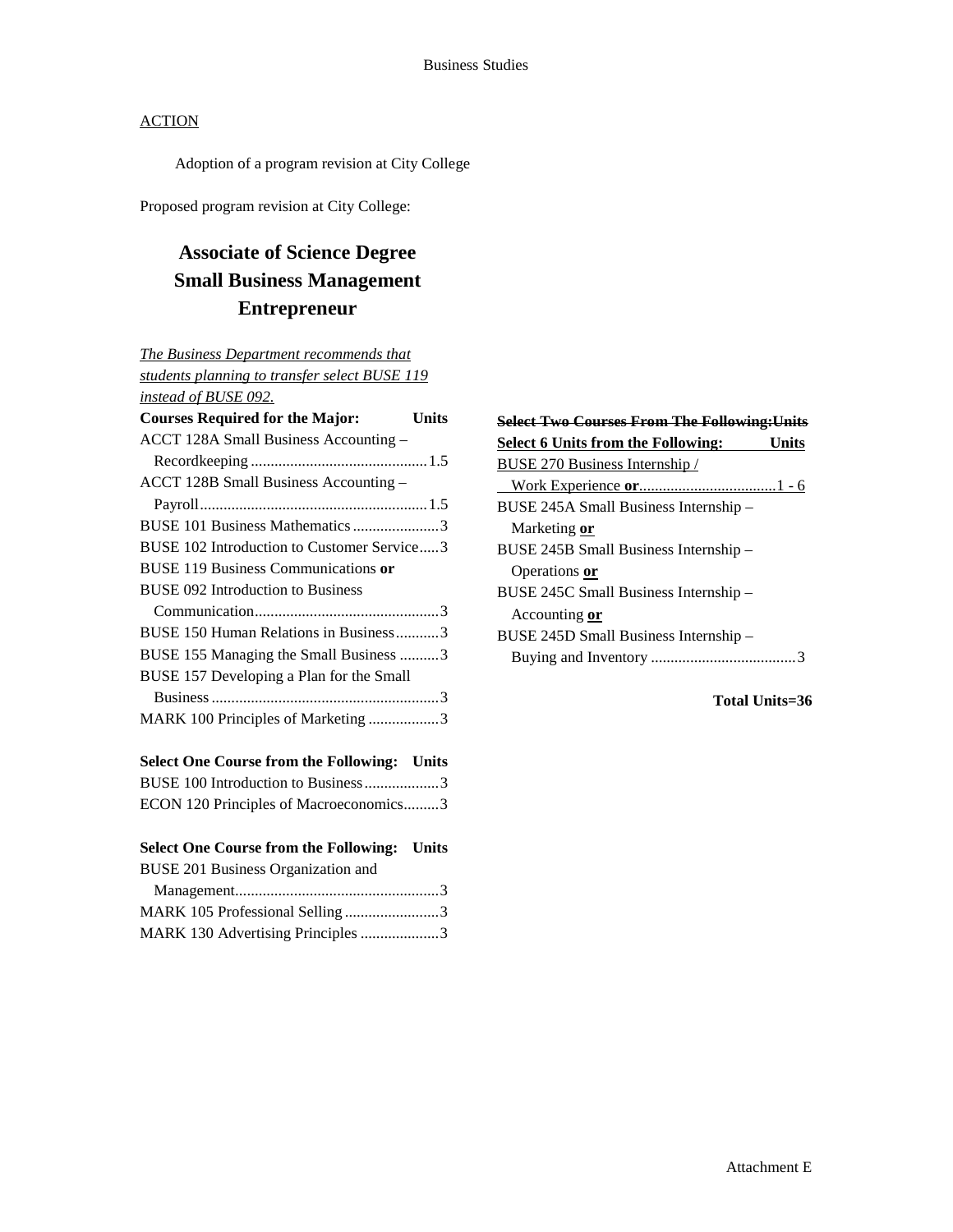Adoption of a program revision at Mesa College.

Proposed program revision at Mesa College:

## **Certificate of Achievement Honors Global Competencies Certificate**

### *Critical Thinking*

| Select 3 units required for the major       |              |
|---------------------------------------------|--------------|
| <b>Courses Required for the Major:</b>      | <b>Units</b> |
| COMS 180 Intercultural Communication 3      |              |
| COMS 135 Interpersonal Communication 3      |              |
| ENGL 205 Critical Thinking and Intermediate |              |
|                                             |              |
| ENGL 208 Introduction to Literature 3       |              |
| MATH 118 Math for the Liberal Arts Student3 |              |
| MATH 119 Elementary Statistics 3            |              |
| PHIL 100 Logic and Critical Thinking 3      |              |
| PHIL 205 Critical Thinking and Writing in   |              |
|                                             |              |
| SOCO 201 Advanced Principles of Sociology3  |              |
| SOCO 223 Globalization and Social Change3   |              |

### **Languages Select 5 Units From the**

| <b>Following:</b><br><b>Units</b>            |
|----------------------------------------------|
| CHIN 101 First Course in Mandarin Chinese  5 |
| CHIN 102 Second Course in Mandarin           |
|                                              |
| CHIN 201 Third Course in Mandarin Chinese5   |
| CHIN 202 Fourth Course in Mandarin           |
|                                              |
|                                              |
|                                              |
|                                              |
|                                              |
|                                              |
| GERM 102 Second Course in German5            |
|                                              |
|                                              |
|                                              |
|                                              |
|                                              |

| JAPN 102 Second Course in Japanese 5               |
|----------------------------------------------------|
| JAPN 201 Third Course in Japanese 5                |
| JAPN 202 Fourth Course in Japanese 5               |
|                                                    |
|                                                    |
|                                                    |
|                                                    |
| RUSS 102 Second Course in Russian 5                |
|                                                    |
| SPAN 101 First Course in Spanish 5                 |
| SPAN 102 Second Course in Spanish 5                |
| SPAN 201 Third Course in Spanish5                  |
| SPAN 202 Fourth Course in Spanish 5                |
| SPAN 215 Spanish for Spanish Speakers I  5         |
| SPAN 216 Spanish for Spanish Speakers II5          |
| TAGA 101 First Course in Tagalog 5                 |
| TAGA 102 Second Course in Tagalog 5                |
|                                                    |
| VIET 101 First Course in Vietnamese 5              |
| VIET 102 Second Course in Vietnamese* 5            |
| VIET 201 Third Course in Vietnamese 5              |
| AMSL 115 American Sign Language                    |
|                                                    |
| AMSL 115L American Sign                            |
|                                                    |
| <b>AMSL 116 American Sign Language</b>             |
|                                                    |
| AMSL 116L American Sign Language II (Lab) 1        |
|                                                    |
| <b>Global Studies Select a Minimum of 12 Units</b> |
| from 4 Different Disciplines:<br><b>Units</b>      |
| ANTH 102 Introduction to Physical                  |
|                                                    |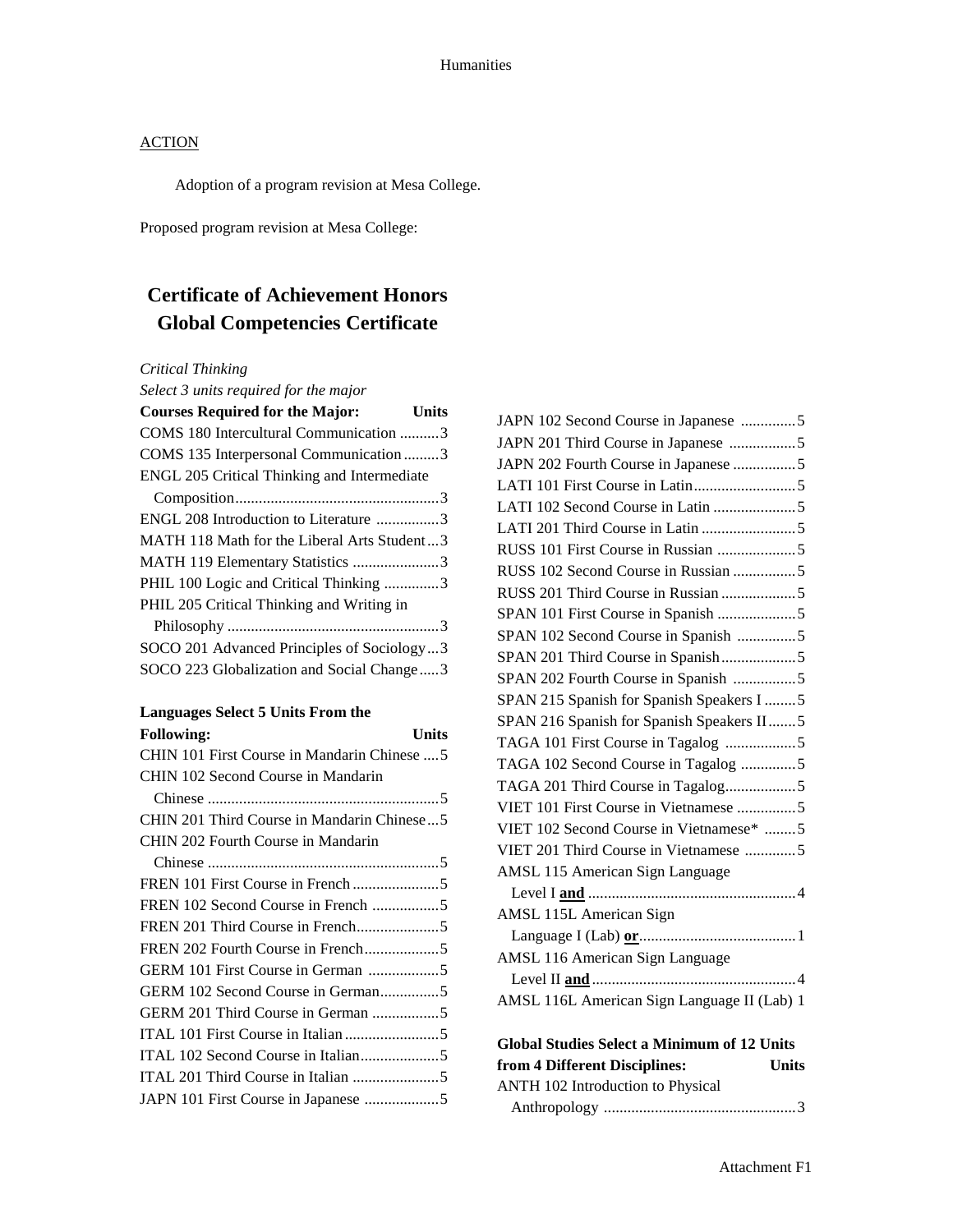| ANTH 103 Introduction to Cultural               |
|-------------------------------------------------|
|                                                 |
| ANTH 120 Archaeological Artifact Analysis 3     |
| <b>ANTH 200 Introduction to North American</b>  |
|                                                 |
| ANTH 215 Cultures of Latin America 3            |
| ARTF 107 Contemporary Art3                      |
|                                                 |
| ARTF 110 Art History: Prehistoric to Gothic 3   |
| ARTF 113 Arts of Africa, Oceania, and the       |
|                                                 |
|                                                 |
| ARTF 120 Native American Art 3                  |
| ARTF 125 Art History: Arts of the Asian         |
|                                                 |
| ARTF 191 Cultural Influences on                 |
|                                                 |
| <b>BIOL 100 Natural History - Environmental</b> |
|                                                 |
| BLAS 100 Introduction to Black Studies 3        |
| BLAS 104 Black Psychology 3                     |
| BLAS 110 African American Art 3                 |
| BLAS 111 Cultural Influences on African Art 3   |
|                                                 |
| BLAS 116 Contemporary Social Problems from a    |
|                                                 |
|                                                 |
| BLAS 125 Dynamics of the Black                  |
|                                                 |
| BLAS 130 The Black Family 3                     |
| BLAS 140A History of the U.S., Black            |
|                                                 |
| BLAS 140B History of the U.S, Black             |
| 3                                               |
| BLAS 150 Black Women in Literature, Film and    |
|                                                 |
| BLAS 155 African American Literature 3          |
| BLAS 165 Sexuality and Black Culture 3          |
| BLAS 175 Psycho-History of Racism and           |
|                                                 |
| CHIC 110A Introduction to Chicano Studies  3    |
| CHIC 110B Introduction to Chicano Studies  3    |
| CHIC 135 Chicana/o Literature 3                 |
| CHIC 138 Literature of La Raza in Latin America |
|                                                 |
| CHIC 141A United States History from a Chicano  |
|                                                 |

| CHIC 141B United States History from a Chicano |
|------------------------------------------------|
|                                                |
| CHIC 150 History of Mexico 3                   |
|                                                |
| CHIC 190 Chicano Images in Film 3              |
| CHIC 201 The Indigenous Tradition of Mexico    |
|                                                |
|                                                |
|                                                |
| CISC 181 Principles of Information Systems  4  |
| COMS 103 Oral Communication3                   |
|                                                |
| DRAM 105 Introduction to Dramatic              |
|                                                |
| DRAM 112 Introduction to Script                |
|                                                |
| ECON 120 Principles of Macroeconomics 3        |
| ECON 121 Principles of Microeconomics 3        |
| ENGL 101 Reading and Composition3              |
| ENGL 105 Composition and Literature 3          |
| ENGL 209 Literary Approaches to Film 3         |
| ENGL 220 Masterpieces of World Literature I:   |
|                                                |
| ENGL 221 Masterpieces of World Literature II:  |
|                                                |
| ENGL 230 Asian American Literature 3           |
| GEOG 102 Cultural Geography 3                  |
| GEOG 104 World Regional Geography 3            |
| HEAL 101 Health and Life-Style 3               |
|                                                |
|                                                |
| HIST 115A History of the Americas I 3          |
| HIST 115B History of the Americas II 3         |
| HIST 120 Introduction to Asian                 |
|                                                |
| HIST 123 U.S. History from the Asian Pacific   |
|                                                |
| HIST 131 Latin America Before Independence 3   |
| HIST 141 Women in United States                |
|                                                |
| HIST 150 Native Americans in United States     |
|                                                |
| HIST 151 Native Americans in United States     |
|                                                |
|                                                |
| HUMA 101 Introduction to the                   |
|                                                |
|                                                |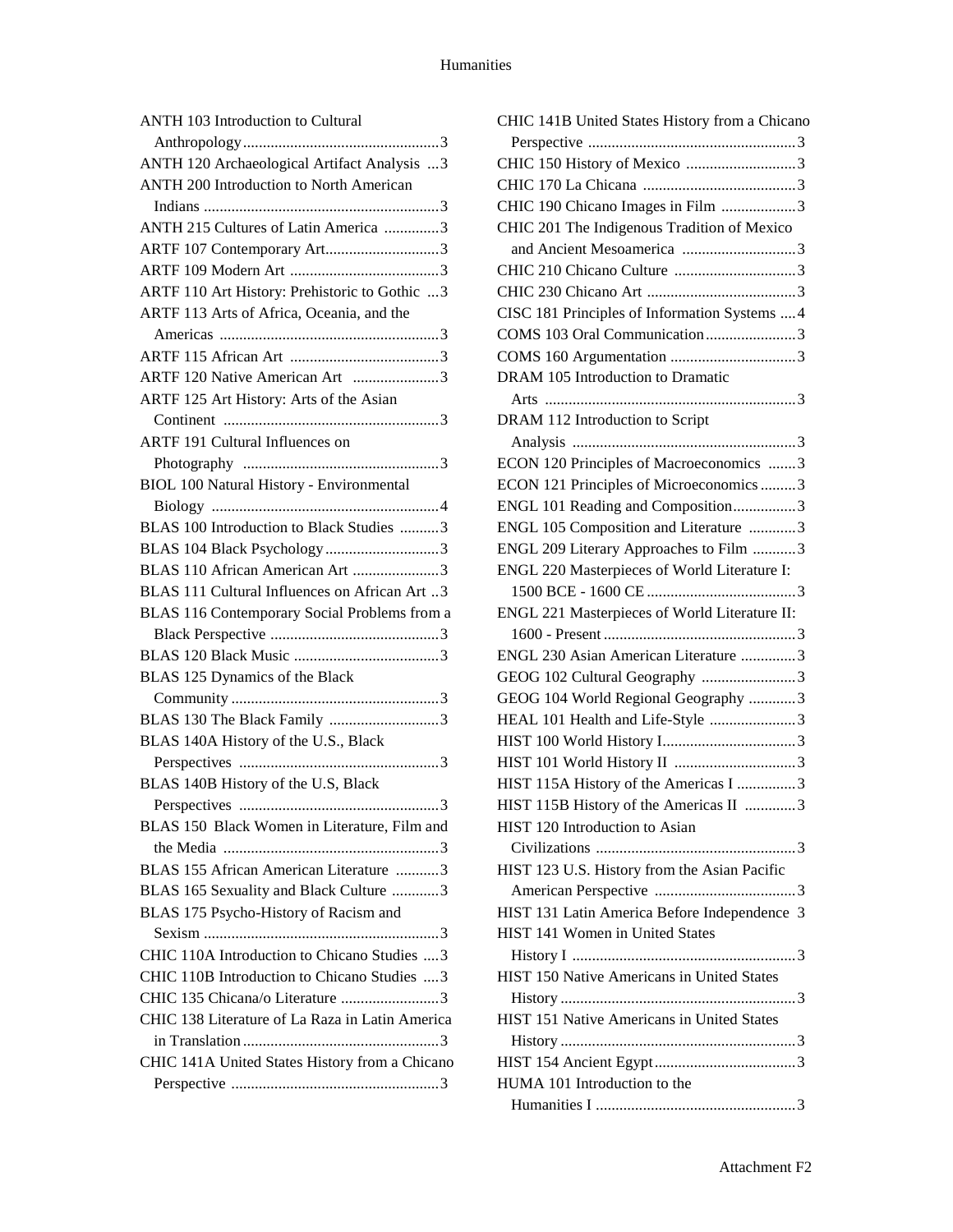| HUMA 102 Introduction to the                          |
|-------------------------------------------------------|
|                                                       |
| HUMA 103 Introduction to the New                      |
|                                                       |
| HUMA 104 Introduction to the Old                      |
|                                                       |
| HUMA 106 World Religions 3                            |
|                                                       |
| HUMA 205 Exploring Human Values Through               |
|                                                       |
| <b>JOUR 202 Introduction to Mass</b>                  |
|                                                       |
| MUSI 100 Introduction to Music 3                      |
| MUSI 101 Music History I: Middle Ages to Mid          |
|                                                       |
| MUSI 102 Music History II: Mid 18 <sup>th</sup> Early |
|                                                       |
|                                                       |
| MUSI 105 Music of Our Time 3                          |
|                                                       |
| HIST 121 Asian Civilizations in Modern Times 3        |
| ARTF 111 Art History: Renaissance to                  |
|                                                       |
| PHIL 103 Historical Introduction To                   |
|                                                       |
| PHIL 104A History of Western Philosophy 3             |
| PHIL 106 Asian Philosophy3                            |
| PHIL 104B History of Western Philosophy 3             |
| PHIL 107 Reflections on Human Nature 3                |
| PHIL 109 Issues in Social Philosophy 3                |
| PHIL 108 Perspectives on Human Nature and             |
|                                                       |
| PHIL 110 Philosophy of Religion 3                     |
| PHIL 125 Philosophy of Women 3                        |
| PHIL 130 Philosophy of Art and Music 3                |
| POLI 101 Introduction to Political Science 3          |
| POLI 103 Comparative Politics3                        |
| POLI 140 Contemporary International                   |
|                                                       |

| PSYC 101 General Psychology 3            |  |
|------------------------------------------|--|
| PSYC 112 Interpersonal Relations 3       |  |
| PSYC 133 Psychology of Women 3           |  |
| PSYC 135 Marriage and Family Relations 3 |  |
| PSYC 137 Human Sexual Behavior3          |  |
| PSYC 166 Introduction to Social          |  |
|                                          |  |
| PSYC 230 Psychology of Lifespan          |  |
|                                          |  |
| PSYC 245 Abnormal Psychology 3           |  |
| SOCO 101 Principles of Sociology 3       |  |
| SOCO 110 Contemporary Social Problems  3 |  |
| PERG 120 College Success and Lifelong    |  |
|                                          |  |
| PERG 130 Career - Life Planning 3        |  |
| MUSI 125 Music, The Arts, and            |  |
|                                          |  |
| AMSL 150 Introduction to Deaf Culture 3  |  |
| ARCH 126 History of Ancient World        |  |
|                                          |  |
| ARCH 127 History of World Architecture:  |  |
| Renaissance Through Contemporary3        |  |
| BUSE 119 Business Communications 3       |  |
| BUSE 150 Human Relations in Business 3   |  |
| DRAM 150 Cinema as Art and               |  |
|                                          |  |
| DRAM 151 Cinema as Art and               |  |
|                                          |  |
| HIST 130 The Modern Middle East 3        |  |
| HIST 132 Latin America Since             |  |
|                                          |  |
| ARTF 130 Pre-Columbian Art 3             |  |
| BIOL 110 Introduction to Oceanography 3  |  |
|                                          |  |
| CHEM 111 Chemistry in Society 3          |  |
| GEOL 100 Physical Geology 3              |  |
|                                          |  |

**Total Units = 20**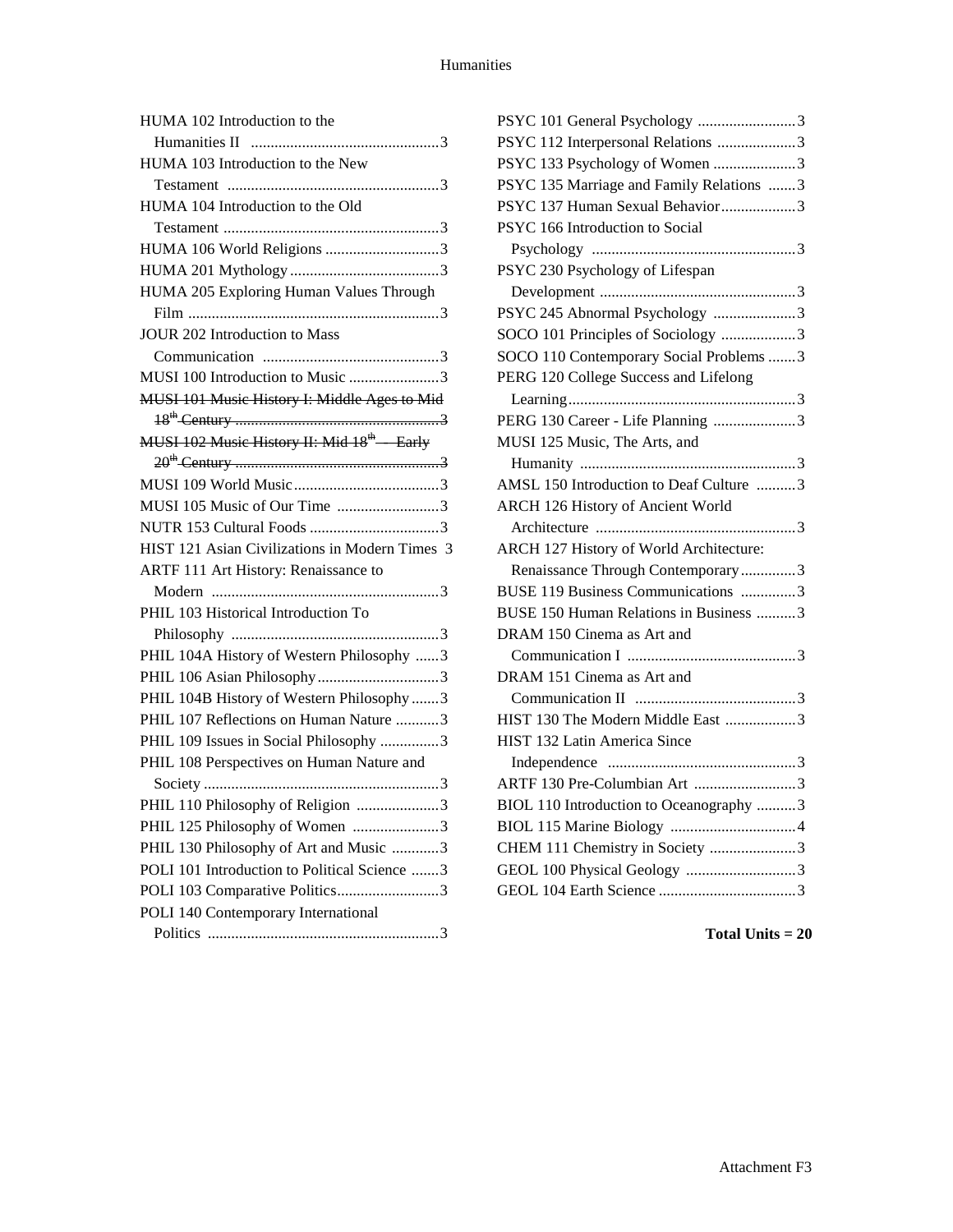Adoption of two program revisions at City College.

Proposed program revisions at City College:

# **Associate in Arts Degree Liberal Arts and Sciences with an Emphasis in Scientific Studies Physical and Earth Sciences Specialization**

*Complete a minimum of 18 units from the courses listed below:*

| <b>Courses Required for the Major:</b>      | Units |
|---------------------------------------------|-------|
| <b>AGRI 100 Principles of Sustainable</b>   |       |
|                                             |       |
| ASTR 101Descriptive Astronomy3              |       |
| ASTR 109Practice in Observing 1             |       |
| ASTR 111Astronomy Laboratory 1              |       |
| <b>BIOL 200 Biological Statistics or</b>    |       |
| MATH 119 Elementary Statistics or           |       |
| PSYC 258 Behavioral Science Statistics3     |       |
| CHEM 100 Fundamentals of Chemistry 3        |       |
| CHEM 100L Fundamentals of Chemistry         |       |
|                                             |       |
| CHEM 111 Chemistry in Society3              |       |
| CHEM 111L Chemistry in Society              |       |
|                                             |       |
| CHEM 130 Introduction to Organic and        |       |
|                                             |       |
| CHEM 130L Introduction to Organic and       |       |
| Biological Chemistry Laboratory  1          |       |
| CHEM 152 Introduction to General            |       |
|                                             |       |
| CHEM 152L Introduction to General Chemistry |       |
|                                             |       |
| CHEM 200 General Chemistry I -              |       |
|                                             |       |
| CHEM 200L General Chemistry I -             |       |
|                                             |       |
| CHEM 201 General Chemistry II -             |       |
|                                             |       |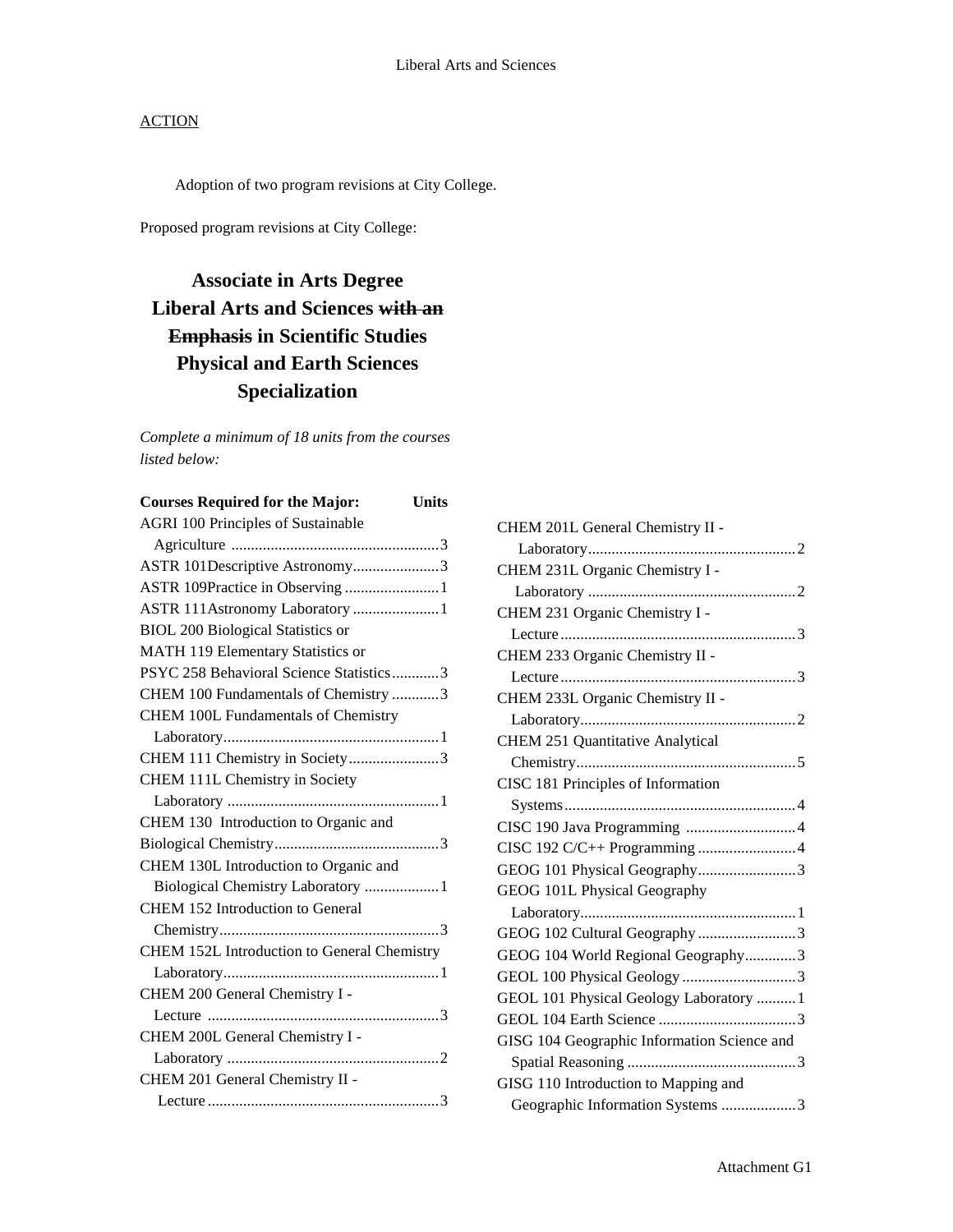| MATH 150 Calculus with Analytic           |
|-------------------------------------------|
|                                           |
| MATH 151 Calculus with Analytic           |
|                                           |
| MATH 252 Calculus with Analytic           |
|                                           |
| PHYN 100 Survey of Physical Science3      |
| PHYN 101 Survey of Physical Science       |
|                                           |
| PHYS 100 Introductory Physics4            |
|                                           |
|                                           |
| PHYS 180A General Physics I4              |
| PHYS 180B General Physics II4             |
| PHYS 181A General Physics Laboratory I  1 |
| PHYS 181B General Physics Laboratory II 1 |
|                                           |
| PHYS 196 Electricity and Magnetism5       |
| PHYS 197 Waves, Optics and Modern         |
|                                           |
| SUST 101 Introduction to Sustainability3  |
| SUST 102 Environmental Ethics3            |

|  | Total Units = 18 |  |  |
|--|------------------|--|--|
|--|------------------|--|--|

# **Associate in Arts Degree Liberal Arts and Sciences with an Emphasis in Scientific Studies Biological Science Specialization**

Students should complete a minimum of 18 units in Biological Science courses: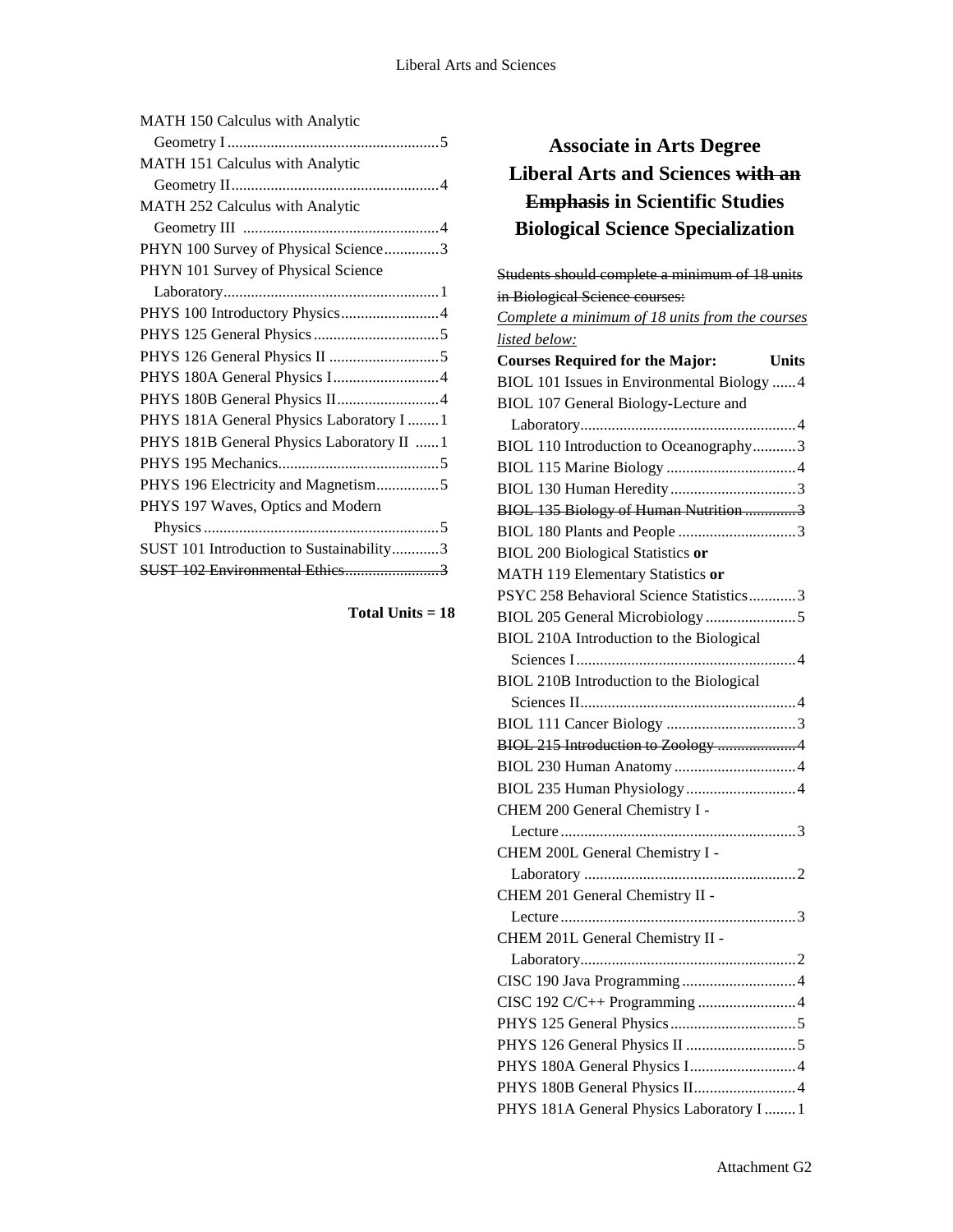| PHYS 181B General Physics Laboratory II  1 |  |
|--------------------------------------------|--|
|                                            |  |
| PHYS 196 Electricity and Magnetism5        |  |
| PHYS 197 Waves, Optics and Modern          |  |
|                                            |  |

**Total Units = 18**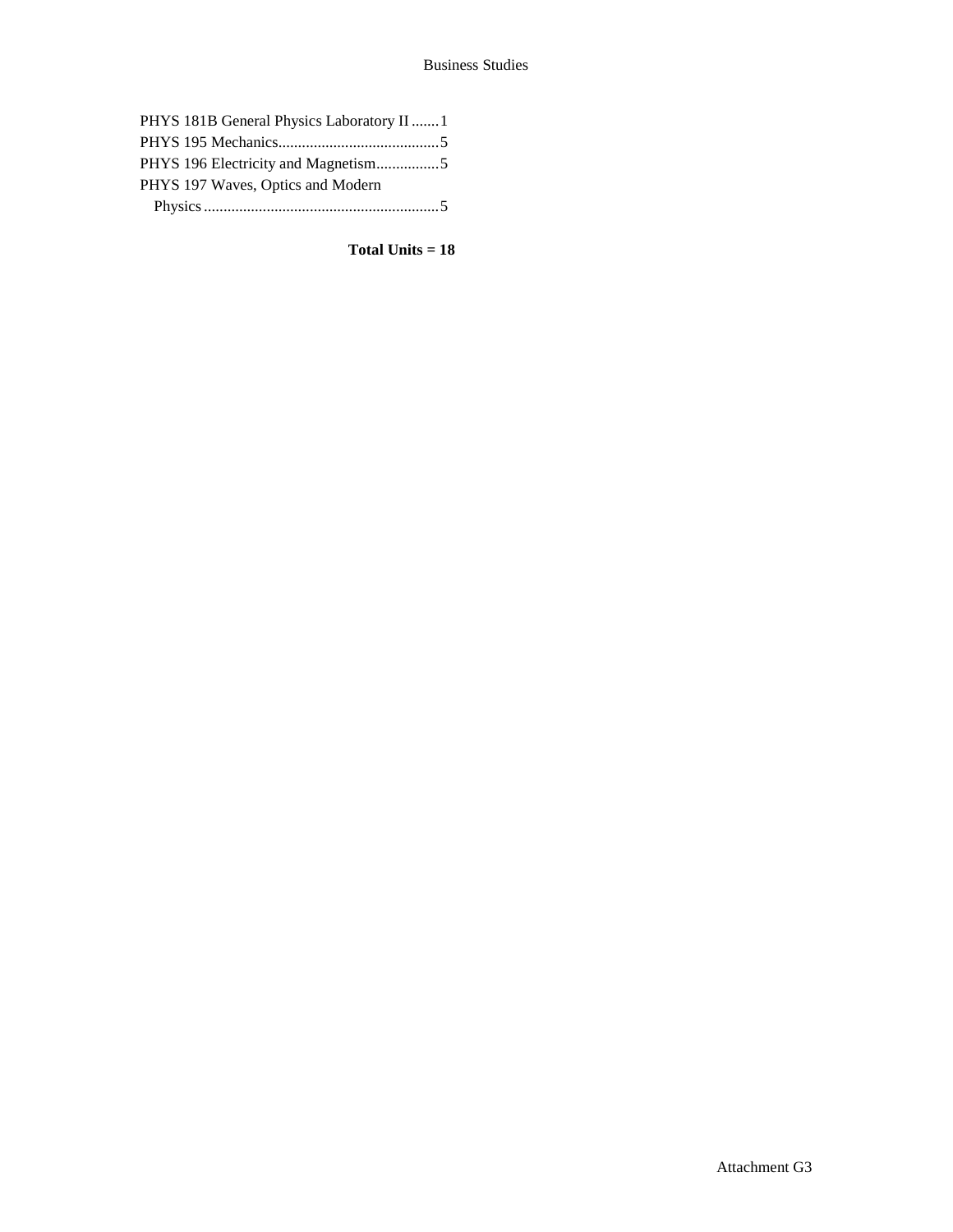Adoption of a program revision at Miramar College.

Proposed program revision at Miramar College:

## **Associate of Arts Degree Social and Behavioral Sciences**

|  |  | <b>Courses Required for the Major:</b> | Units |
|--|--|----------------------------------------|-------|
|--|--|----------------------------------------|-------|

| <b>Select At Least 12 Units from the Following</b> |
|----------------------------------------------------|
| <b>Social and Behavioral Sciences Core</b>         |
| <b>Units</b><br><b>Courses:</b>                    |
| ADJU 101 Introduction to Administration of         |
|                                                    |
|                                                    |
| ADJU 106 Diversity and Community                   |
|                                                    |
| ADJU 162 Criminal Investigation3                   |
| ADJU 193 Concepts of Criminal Law3                 |
| ADJU 205 Leadership Theory and Practice 3          |
| ADJU 210 Rules of Evidence3                        |
| ADJU 230 Constitutional Law I 3                    |
| ANTH 102 Introduction to Physical                  |
|                                                    |
| ANTH 103 Introduction to Cultural                  |
|                                                    |
| ANTH 104 Laboratory in Physical                    |
|                                                    |
| ANTH 107 Introduction to Archaeology3              |
| BLAS 140A History of the U.S., Black               |
|                                                    |
| BLAS 140B History of the U.S, Black                |
|                                                    |
| ECON 120 Principles of Macroeconomics3             |
| ECON 121 Principles of Microeconomics 3            |
| FILI 100 Filipino American Experience3             |
| GEOG 101 Physical Geography3                       |
| GEOG 101L Physical Geography Laboratory1           |
| GEOG 102 Cultural Geography 3                      |
| GEOG 104 World Regional Geography3                 |
|                                                    |
|                                                    |
| HIST 105 Introduction to Western                   |
|                                                    |
| HIST 106 Introduction to Western                   |
|                                                    |
| HIST 109 History of the United States I 3          |
| HIST 110 History of the United States II 3         |
| HIST 115A History of the Americas I3               |

| <b>Select At Least One Course and the Remainder</b><br>of Units Needed To Meet the Minimum of 18 |
|--------------------------------------------------------------------------------------------------|
| from the Following:<br>Units                                                                     |
|                                                                                                  |
| BIOL 107 General Biology-Lecture and                                                             |
|                                                                                                  |
| BUSE 140 Business Law and the Legal                                                              |
|                                                                                                  |
| CBTE 120 Beginning Microsoft Word2                                                               |
| CBTE 127 Introduction to PowerPoint 2                                                            |
|                                                                                                  |
|                                                                                                  |
| CHEM 100 Fundamentals of Chemistry 3                                                             |
| CHEM 100L Fundamentals of Chemistry                                                              |
|                                                                                                  |
| CISC 181 Principles of Information                                                               |
|                                                                                                  |
| CISC 186 Visual Basic Programming4                                                               |
|                                                                                                  |